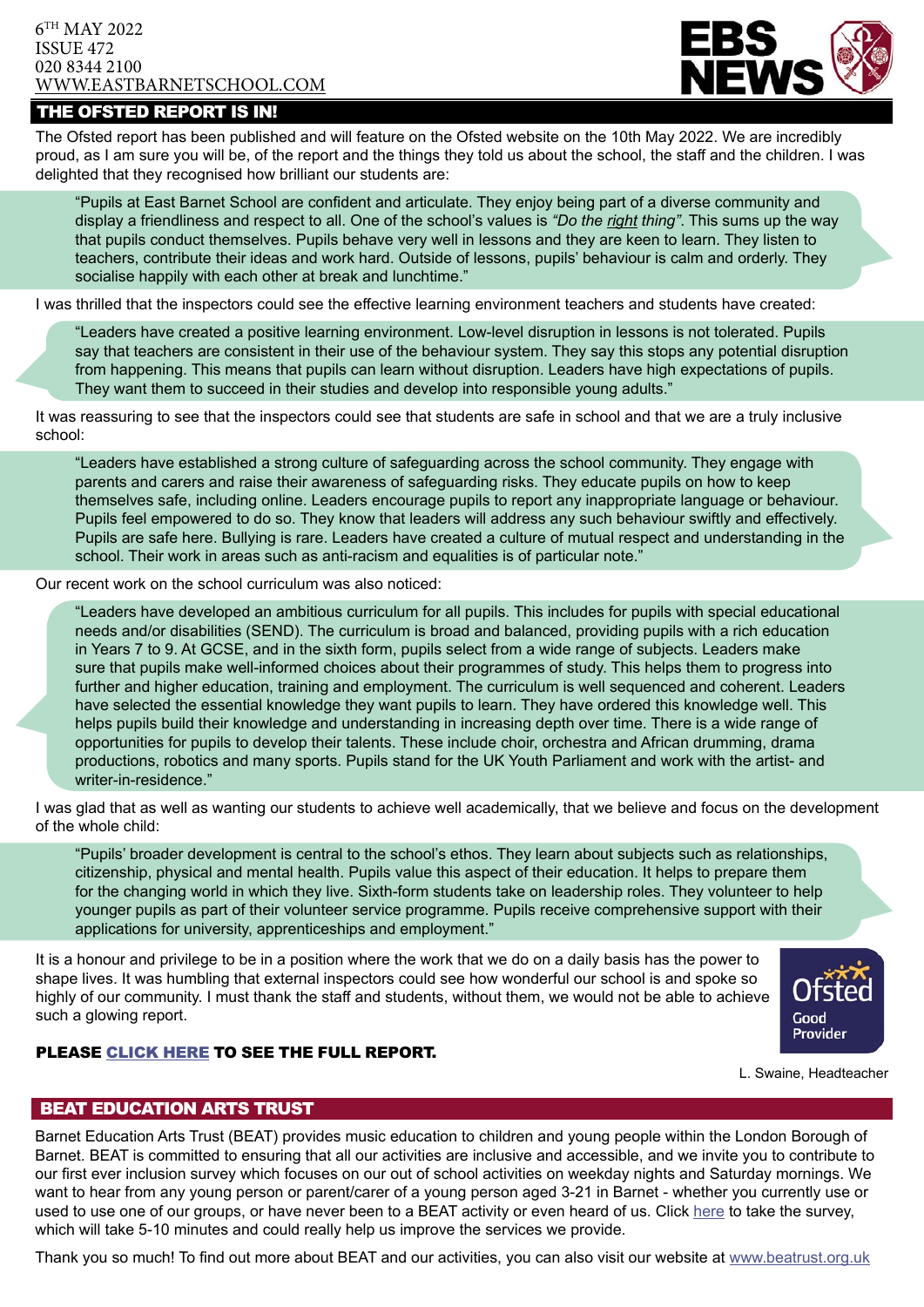## 85 YEAR CELEBRATIONS HAVE STARTED



At the end of last term, we had our first event to celebrate our 85th Anniversary. The Kitchen put on an amazing menu for students to enjoy the tastes of the 1930's and 40's. Our Chef Manager interviewed a 90-year-old local neighbour to really get a feel for the food, and that saw items such as stodge and spam fritters making an appearance. Whilst students were eating, we streamed some war time music into the dining room, which the students loved. Check out some of the pictures below and look out for the menu this month that will cover the 1950's and 60's. Next month we will be launching some commemorative items, so watch this space!





### THE QUEEN'S GREEN CANOPY

The Queen's Green Canopy (QGC) is a unique tree planting initiative created to mark Her Majesty's Platinum Jubilee in 2022 which invites people from across the United Kingdom to "Plant a Tree for the Jubilee". At East Barnet School we will be planting a beautiful tree in the next few weeks, near the front of the school, to be enjoyed by our



community. The tree will be marked with a plaque and will also be pinned online via the Queen's Green Canopy map. We are so excited to take part in this initiative.

## REQUESTING TIME OFF DURING TERM TIME

Taking time of during term time is not allowed. If you have exceptional circumstances, you need to ask for permission from the Headteacher. This must be done at least two weeks in advance. The request must be completed in writing on the form that is on the website. This is on the Parent/Carer page of the website, or it can be completed [here](https://www.eastbarnetschool.com/wp-content/uploads/2021/03/EBS-Term-Time-Absence-Request.pdf).

## SUMMER FAYRE UPDATE

LAST CALL - REALLY, THE LAST CALL for Estate Agent Boards. We are currently at 35 and need only 15 more to hit our target - can you help us get there? To get involved just email [85@eastbarnetschool.com](mailto:85%40eastbarnetschool.com?subject=Estate%20Agent%20Board) before Wed 11th May. Thank you!

FIRST CALL FOR TOMBOLA PRIZES! Have you got some unwanted gifts at home just hanging around? Why not donate them to our tombola stand for the Summer Fayre? Think toiletries, sweet treats, toys, gift sets, etc. We are looking for new items to stock our super exciting tombola stand. Please bring anything you would like to donate to the main reception and we will gladly take them off your hands!

### EXAM STRESS HELP

The Eedi Team are excited to announce that their Educational Psychology Lead, Rachel, is back with another free webinar aimed at GCSE students. The focus is on: Exam Stress: Tips and techniques for keeping last-minute nerves at bay and performing at your best! In this session, Rachel will discuss do's and don't's for last minute revision, tips for keeping your cool during the exam and ways to kickstart your motivation in this final stretch. This session is aimed at GCSE students, but parents and teachers are welcome to join. The free webinar takes place on Wednesday 11th May at 7:30pm and can be accessed [here.](https://us02web.zoom.us/webinar/register/WN_FAWlM49wToSOilPz59tdOw)

ARE YOU FOLLOWING US ON TWITTER? Follow for all the latest news: [@EastBarnetSch](https://twitter.com/EastBarnetSch)

## YEAR 6 CREATIVE WORKSHOP

Year 6 students from local primary schools were welcomed to EBS for an exciting creative writing workshop led by Miss Pieri and Writer in Residence Caroline Green. Students were given various writing prompts and ideas to get their creative groove on! This included using mysterious objects and artefacts to spark imagination for some story writing - Who could the object have belonged to? Where did it come from? The students wrote some fantastic stories which also featured heroes and villains, working in groups and collaborating with students from other schools, the young pupils were enthused and inspired by Miss Pieri and Caroline Green's guidance to continue their love of literature and writing stories. Many thanks to Mr Carrington who collaborated with the primary schools to get this organised, to Ms Brady for organsing the logistics behind the scenes, to Julia Zegar in Year 10 who helped out on the day and to the Kitchen Staff who put on a fantastic buffet lunch for our guests. Well done and thank you to all involved!

X. Pieri, English Teacher





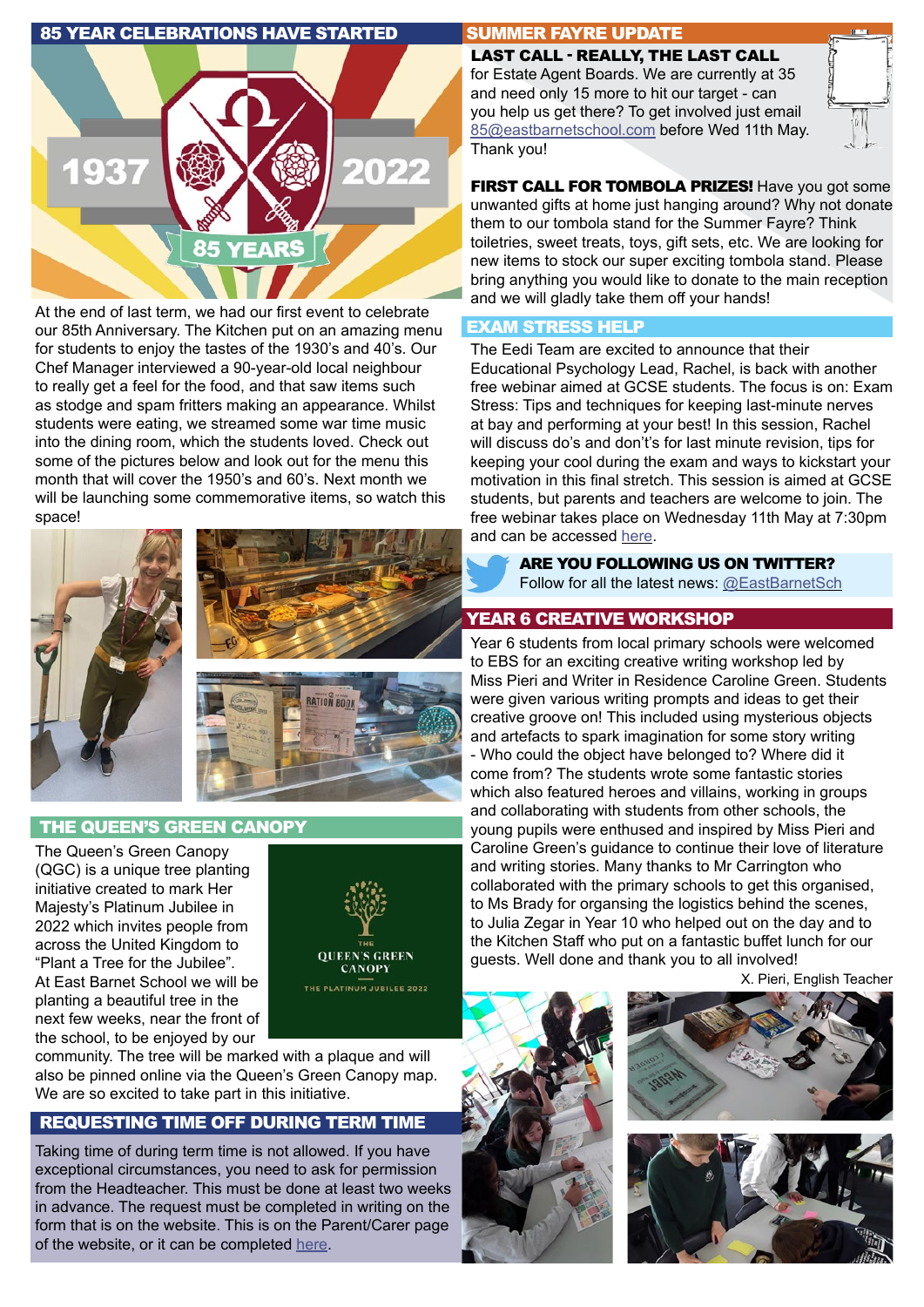## TRAMPOLINISTS BRING HOME MEDALS!

Seven trampolinists from Year 7, 8 and 9 competed in the Barnet Trampolining Competition on 21st April. All students in attendance represented the school superbly and performed their routines well. Some students used their creativity to produce their own voluntary routine on top of the compulsory 10 bounce routine. Congratulations to Isabella (9G) who won a bronze medal in the Year 9 Girls individual event. The Year 7 and 8 girls finished with a silver medal in the team event, well done to Scarlett (7G), Allessia (8D), Gabriela (8D) and Amy (8D) for their achievement. Jack (7A) and Aidan (8F) performed really well in a strong field in the boys competition, finishing just outside the medals.





#### REFEREE QUALIFICATIONS

A group of 22 students from Years 10 - 12 took part in a scheme organised by the PE Department in association with Arsenal FC and the London FA to qualify as football referees. On Friday last week, a team from the London FA came in to school and put our students through their paces on the Laws of the Game. It was a hands-on theory session in which our students represented the school very well with interesting insights and discussions ranging from the difference between a careless or reckless tackle, to the dimensions of the pitch, fouls and misconduct, the offside law and everything in between.

Following the training, last Sunday everyone arrived at 9am to the Arsenal FC Training Ground at Hale End where students were put in charge of U10, U12 and U14 matches to try their hand at officiating. To say there were a lot of nerves would be an understatement, but every student took turns and did a fantastic job. Everyone also supported and encouraged their peers in true EBS fashion.

Do you know how many Laws of the Game there are? If you are interested in qualifying please see Mr Carrington or Mr Steele to register your interest for the next course! There is still time to nominate someone for a Jack Petchey





## YEAR 8S WIN THE PLATE!

Congratulations to the Year 8 Football Team who put in an incredible performance in the Year 8 Football Plate Final beating Friern Barnet 12-1! The team have performed superbly all season and capped it off with a fine display in the final. A hat-trick from captain, Ned, put the icing on the cake. What impressed me most was that, despite the score line, the team continued to stay focused and showed respect towards their opponents for the duration of the game. Well done to the whole Year 8 football squad involved this year.



*L-R Top: Finn, Bartu, Hansraj, Riley, Rory, Ben, Jaik, Kyri. L-R Bottom: Leo, Joe, Hadley, Ned, Harley, Eamon.*

### 1ST XI ARE LEAGUE CHAMPIONS!

Congratulations to the U18 Football Team who became Barnet League Champions after a determined performance against Finchley Catholic on 27th April. EBS played the league final play-off with incredible intensity, giving very little time and space to their opponents, whilst controlling the tempo of the game. They took the lead midway through the first half with a fine finish from Yuvraj, following some nice build up play in midfield. Theo doubled the lead early in the second half, cooly slotting home a penalty for his first ever goal for EBS! Emmanuel, who had been a threat all game, made it 3-0 with a fine finish. Finchley continued to fight and pulled a goal back with 10 minutes to go but EBS kept their cool and held their 2 goal lead to end up 3-1 winners. A fine team performance, worthy of champions. Well done to all the squad who have represented the U18 team throughout the season and have played a part in this success.



*L-R Top: Mustafa, Serkan, Yuvraj, Nick, Freddie, Jeremiah, Emmanuel, Aaron. L-R Bottom: Adam, Theo, Christian, Ethan, Joshua.*

## JACK PETCHEY NOMINATIONS

award this school year. A Jack Petchey award is given to students in recognition of hard work and determination. Nominations can be made by staff and fellow students. If you know a student that has: helped others over and above expectations; been a good role model/mentor; shown bravery; overcome a personal challenge; volunteered; tried really hard or broken through a personal barrier then please take the time to nominate them. This can be done by either filling in a paper form (available by the Jack Petchey notice board on the 3rd floor music corridor) or completing the online form [here.](https://bit.ly/3scfmWb)